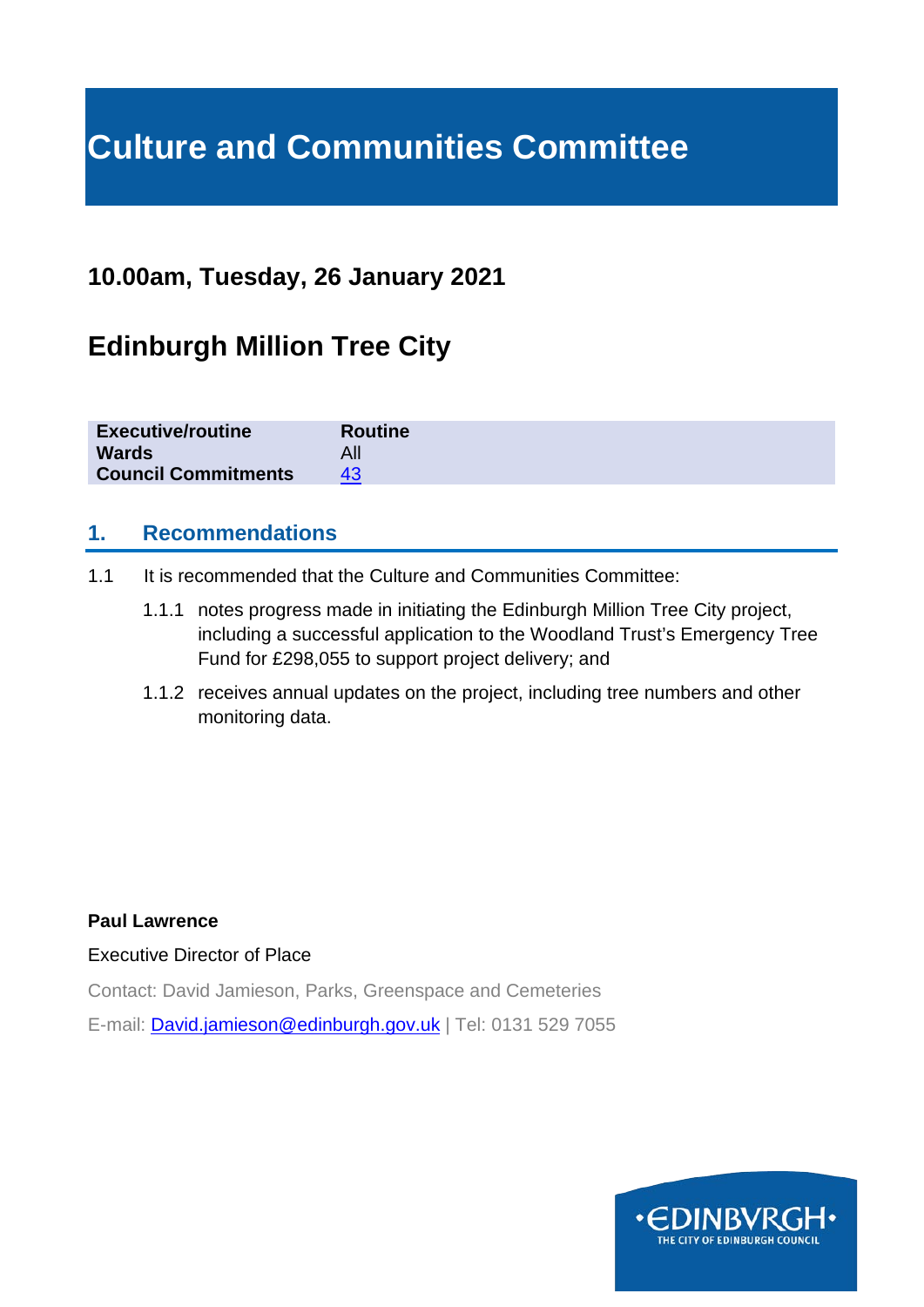**Report**

# **Edinburgh Million Tree City**

#### **2. Executive Summary**

2.1 This report provides an update on plans to ensure Edinburgh becomes a Million Tree City by 2030.

#### **3. Background**

- 3.1 The Parks, Greenspace and Cemeteries service is leading a project to increase tree cover to help Edinburgh fulfil its Climate Emergency commitments and become a Million Tree City by 2030.
- 3.2 To achieve this, some 250,000 trees will need to be planted over the next decade across a wide range of public and private land:
	- 3.2.1 in parks and other Council green spaces;
	- 3.2.2 along streets and roadsides;
	- 3.2.3 on golf-courses and university grounds; in residential gardens; and
	- 3.2.4 as part of new developments
- 3.3 Although a significant number of these can be planted and cared for at minimal cost to the Council, there will be a requirement for a sustained funding commitment over the ten-year lifetime of the project, from the Council, its project partners, grantgiving agencies and organisations, other landowners, donors, bond-holders and sponsors.
- 3.4 At its meeting of [28 January 2020](https://democracy.edinburgh.gov.uk/ieListDocuments.aspx?CId=139&MId=454&Ver=4) Committee recognised the value that urban trees play in addressing the Climate Emergency and global biodiversity losses, supporting an ambition for Edinburgh to be a "Million Tree City" by 2030.
- 3.5 Although the impact of Covid-19 measures has meant that officer time to support the initiative has been limited, progress has been made in determining existing tree numbers, identifying the means through which tree planting can be funded and encouraged across the city, and ascertaining how we can more effectively monitor, record and communicate tree data.
- 3.6 The Woodland Trust has begun this contribution by granting £298,055 from its Emergency Tree Fund to support project delivery. These funds will be used to appoint a Million Tree City Project Manager and catalyse tree planting, project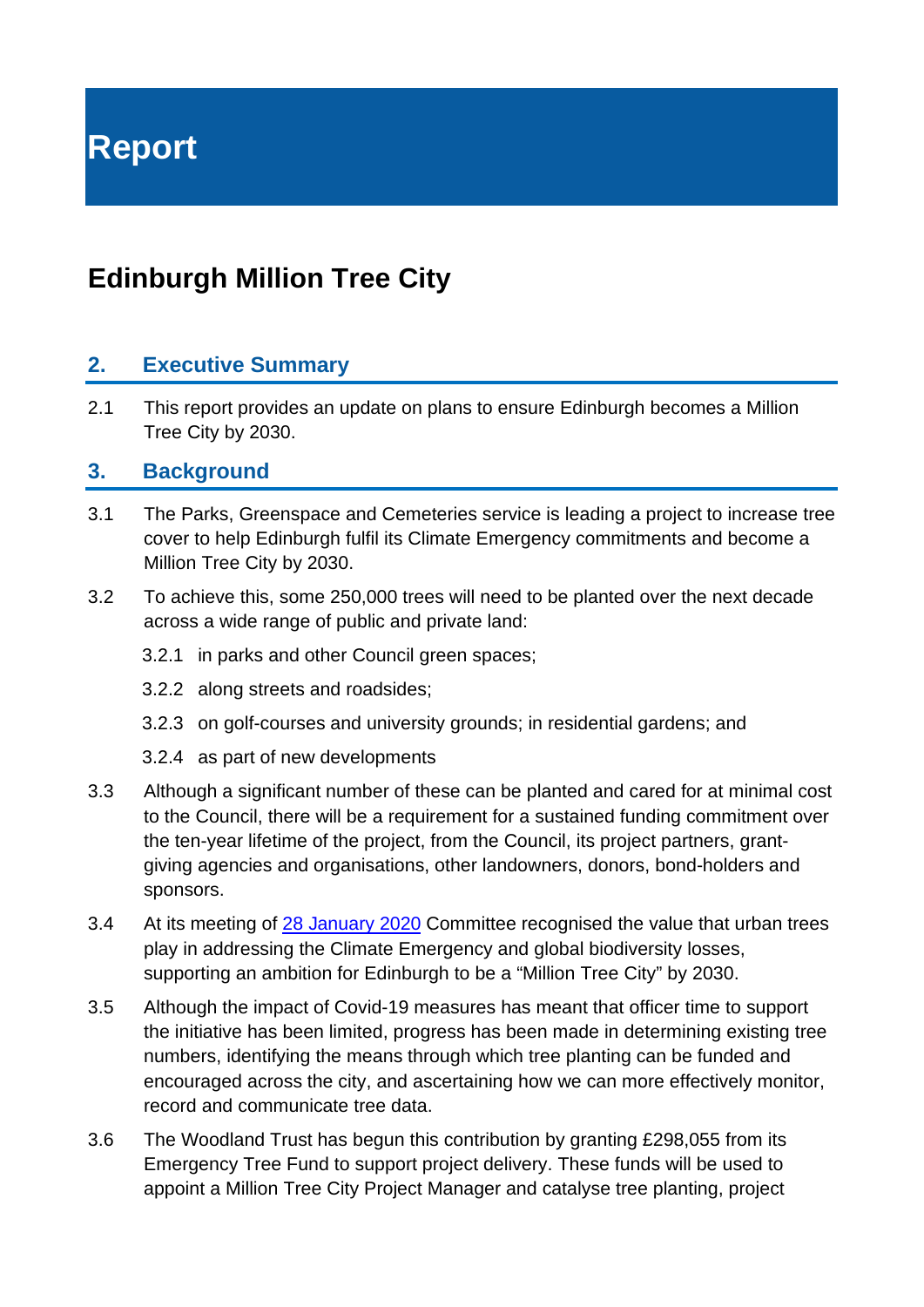communication, project fundraising, public engagement and volunteer activity between 2021 and 2023.

3.7 Once appointed, the Project Manager will establish and support a Project Board and formalise the Million Tree Forum of supporting expert disciplines. A Project Delivery Plan will be produced and reported against, and a tree number accumulator established and communicated widely.

### **4. Main report**

- 4.1 In 2017 an i-Tree Eco survey estimated that urban Edinburgh had in the region of 713,000 trees, 25% under the City Council's management and the remainder on public agency or privately-owned land.
- 4.2 Since then, the Council and its partners have planted a further 36,000 trees across a range of sites that are within its management, whilst around 5,000 trees have been removed by the Council for public safety reasons (usually the result of disease or storm damage) and active woodland management, bringing the estimated total to 744,000.
- 4.3 There is an unknown number of trees across the wider City of Edinburgh local authority area. However, the urban areas of Balerno/Currie/Juniper Green, Ratho Station, Ratho, Newbridge, Kirkliston, Dalmeny and South Queensferry are likely to collectively contain at least 56,000 additional trees in proximity to residents bringing the overall total to around 800,000.
- 4.4 From 2021, the Council is to widen its tree condition survey activities to cover an additional 82,000 trees, which is anticipated to increase the annual number of trees requiring public safety removals to about 2,000 per year; an estimated 20,000 trees between 2020 and 2030.
- 4.5 It should be noted that the scale of Ash Dieback in Edinburgh is presently unquantified. The Parks, Greenspace and Cemeteries service will produce an Ash Dieback Action Plan in 2021 that will include a city-wide condition survey of ash trees and an analysis of the number of trees needing to be removed as a public safety precaution.
- 4.6 A number of woodlands that were created as part of the Craigmillar/Millennium Tree Projects (1997-2001) are now at the stage where they require thinning in order to benefit the long-term health of the woodland habitat. This is likely to total approximately 14,000 removals by 2030.
- 4.7 As 75% of the city's trees are outside of the Council's direct management control, recent tree gains and losses across the wider city canopy are not known and a significant number of trees are potentially vulnerable to loss. It is known that 2% of Edinburgh's trees, about 16,000 in total, are on vacant brownfield land and may therefore be at risk from new, planned or future development.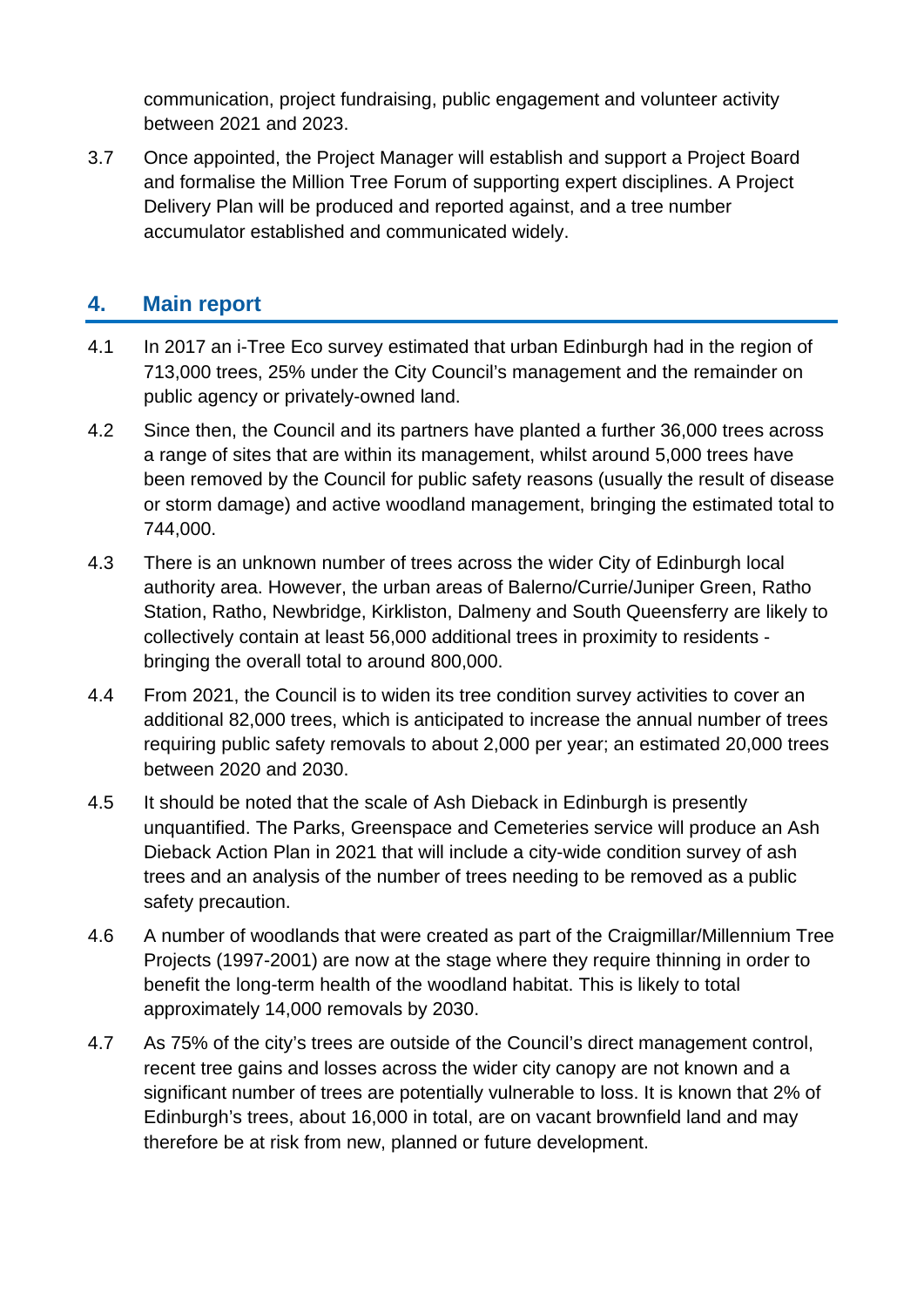- 4.8 Taking these anticipated future losses into account, and discounting natural regeneration, attaining one million trees by 2030 will require the planting and care of some 250,000 new trees across the urban environment.
- 4.9 Many of the most suitable public green spaces were planted up as Millennium Woodlands two decades ago, and since that time the Council has focused its tree planting resources in public parks and other green spaces. New parks established over the last twenty years have also already benefited from generous tree planting, notably Little France Park. However, it is estimated that the Council's public parks, recreation grounds, housing green space, golf courses and school grounds could readily accommodate a further 50,000 trees.
- 4.10 Because of the relatively high cost and complexity of establishing roadside trees, there has been a steady decline in the number of street trees across Edinburgh. This means that there is the potential to plant about 2,500 trees in streets that trees have been removed from, as well as in suitable road and highway verges and along central reservations.
- 4.11 Edinburgh is home to many government agencies, educational establishments, and environmental charities that collectively have responsibility for the care of substantial areas of green space. The National Health Service, Ministry of Defence, Historic Environment Scotland, environmental trusts, and the city's many universities and private schools can all play their part in increasing tree cover on their estates, perhaps up to 11,250 trees in total. There are also numerous private golf courses, private outdoor estates and urban-fringe farms that have extensive areas of managed green space. Again, some 11,250 trees could be planted in these locations, enhancing both their immediate landscape and the wider city environment.
- 4.12 Urban creep, the paving over and building on residential gardens, accounts for 6.4 hectares of vegetation loss in Edinburgh each year. There are 236,000 households in Edinburgh looking after private or residential green space totalling an estimated 2,500 hectares. Not all will have gardens, and for those that do a tree may not be desirable; but even if just a third of households with suitable space planted a tree to support the project then Edinburgh would gain around 55,000 trees.
- 4.13 The Edinburgh City Plan 2030 proposes that all new development include green infrastructure that provides a well-connected ecologically diverse landscape, including trees where appropriate. It commits to the building of 20,000 affordable and low-cost homes; recognises the need to supply land for 22,600 market houses; identifies the need for an additional 22 primary and secondary schools; and has an ambition to create significant new lengths of walking and cycling routes. With the inclusion of more robust planning policy and climate-adapted developments, there is the potential to introduce considerable new tree and woodland cover across the urban environment. Although it is not easy to be precise at this stage of the Plan process, it is anticipated that at least 120,000 new trees can be planted as part of planned development.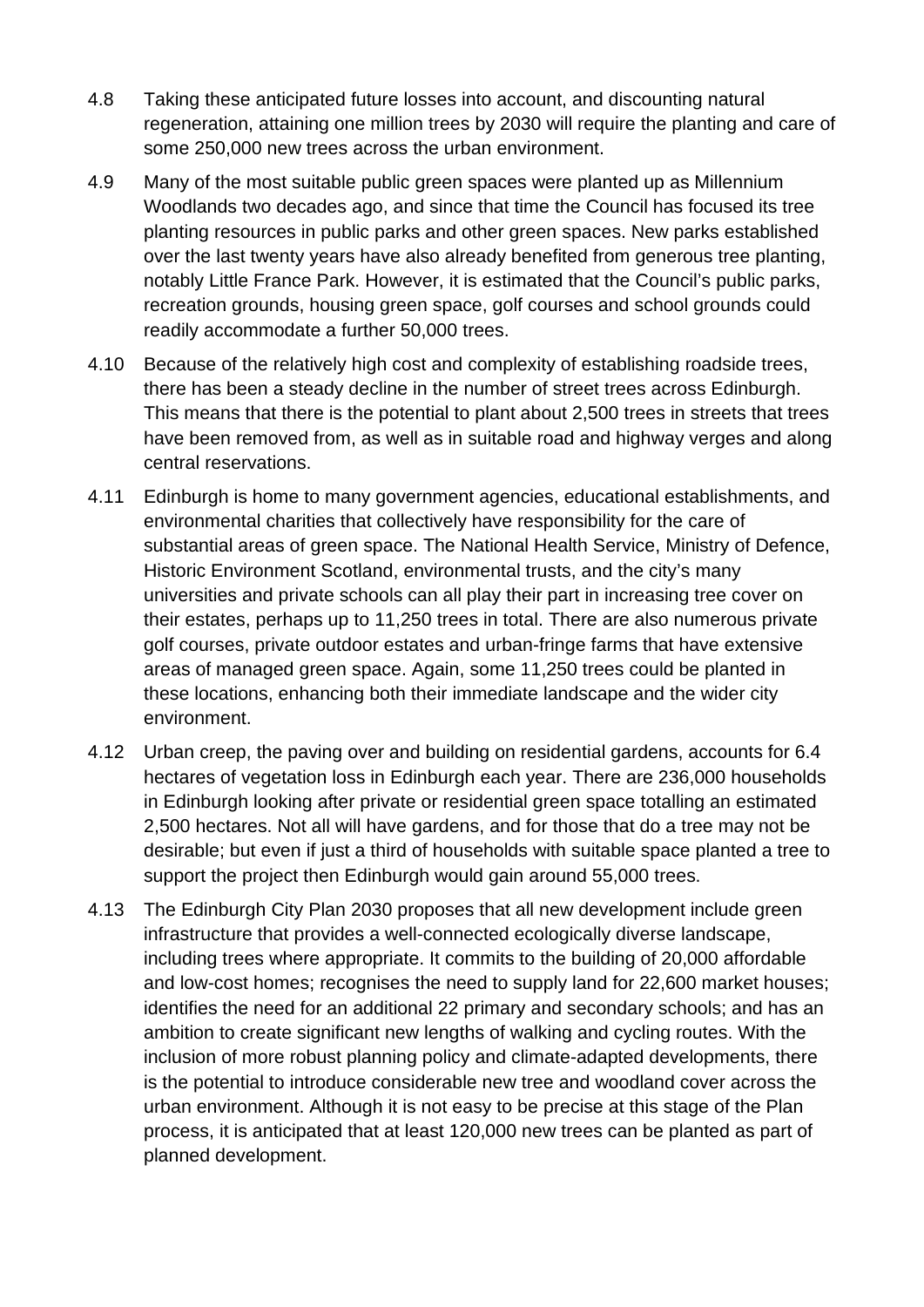- 4.14 A city-wide Ecological Coherence Plan is presently being produced as part of the Thriving Green Spaces project. This will help identify opportunity areas for tree planting, as well as those locations ecologically sensitive to new trees. Research is also underway to masterplan Edinburgh's future green-blue network. This will opportunity map potential woodland planting locations that strengthen the network and help realise its myriad ecosystem services.
- 4.15 In short, it is possible for Edinburgh to be a Million Tree City by 2030, but this ambition will only be attained if all sectors of Edinburgh society do their bit. To be successful the Council needs the full commitment and ongoing support of other landowners, government agencies, charities, residents, and developers.
- 4.16 Programmes of this scale and longevity demand appropriate and ongoing levels of project management and partner support if they are to be successful. A Project Board supported by a dedicated Project Manager will therefore be established, along with formalisation of the Million Tree Forum of supporting expert disciplines.
- 4.17 This will initially consist of representatives from various Council services (Parks, Planning, Housing, Roads, Strategy and Communications), Edinburgh Greenspace Forum, Edinburgh and Lothian Greenspace Trust, Forest Research, Forestry Commission Scotland, Royal Botanic Garden Edinburgh, NatureScot, Scottish Wildlife Trust, The Conservation Volunteers, Trees of Edinburgh, and the Woodland Trust Scotland. This grouping will vary and grow as demands on the programme change over time.

### **5. Next Steps**

- 5.1 The ambition for Edinburgh to be a city of one million trees by 2030 has been set and the Million Tree starting gun has effectively been fired. Although relatively few trees have been planted during 2020 due to the impact of Covid-19 control measures, there are plans to "catch up" during the 2021-22 planting season. Subject to the provisions of Covid-19 controls the following actions will be initiated during 2021 to support this:
	- 5.1.1 February: Appoint Project Manager;
	- 5.1.2 March: Establish Project Board and re-host Million Tree Forum;
	- 5.1.3 April: Complete analysis of potential woodland planting locations;
	- 5.1.4 May: Finalise Delivery Plan and formally launch Edinburgh Million Tree City;
	- 5.1.5 May-September: Plan tree planting programme for Autumn-Winter, including community and volunteer activities; and
	- 5.1.6 From October: Undertake tree planting across the city.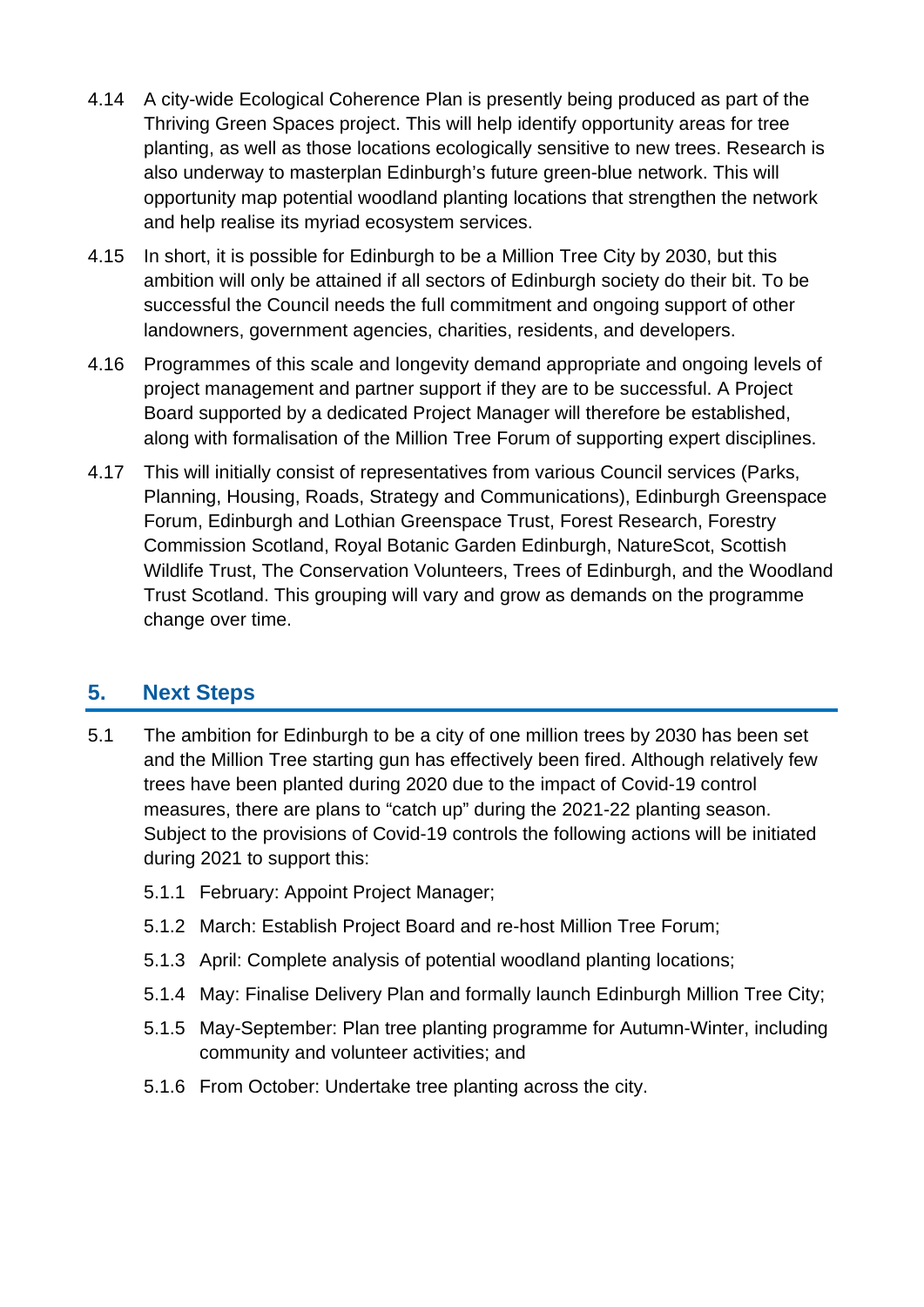# **6. Financial impact**

- 6.1 The Woodland Trust has granted £298,055 from its Emergency Tree Fund to support the initial phases of project delivery.
- 6.2 Given the current uncertainties around available land for tree planting, the relative willingness of key landowners to plant trees on their land, and the specific times for delivering additional trees over ten years, either directly, through partners, or via new development, it is difficult to accurately determine the financial cost of establishing 250,000 additional trees across the city.
- 6.3 However, experience suggests that there is usually positive engagement from funders and other organisations for tree planting. Indeed, demands for tree planting action are likely to increasingly resonate with potential funders as the need to address the challenges of the Climate Emergency become ever more urgent.
- 6.4 In recent financial years the Council has provided an annual tree planting budget for its public spaces, which if continued over the ten years of the project should provide sufficient resource to cover the cost of establishing the requisite number of additional Council parks and recreational land trees.
- 6.5 The Edinburgh and Lothian Greenspace Trust and Woodland Trust Scotland have been working alongside the Council to develop the Edinburgh TreeTime initiative, a vehicle to raise tree planting funds through public donation and sponsorship. A review of the scheme is currently underway, the recommendations from which will inform the required steps needed to increase generated revenues further.
- 6.6 Golf clubs, government agencies and environmental charities would be expected to meet the costs of establishing trees on their properties. These costs should be relatively small given the likelihood that young trees planted as woodland or groups would be favoured over more expensive forms of establishment. The national Forestry Grant Scheme offers financial support for the creation of new woodland and the sustainable management of existing woodland. Within the scheme's eight categories there are a range of support options covering tree planting, protection, and on-going maintenance. It may be possible to offer "Million Tree" incentives for these owners to encourage additional planting.
- 6.7 Similarly, developers would be expected to meet the cost of tree planting and woodland planting as part of the conditions of planning permission. Responsibility for on-going maintenance would differ from site to site, but would likely be a mixture of resident managed, factor managed, or Council adopted land. Developers may also be able to fund tree planting beyond their immediate development as part of a "developer contribution".
- 6.8 Tree establishment grants and materials for communities, schools and other volunteers are available from Reforesting Scotland, The Woodland Trust and other charities.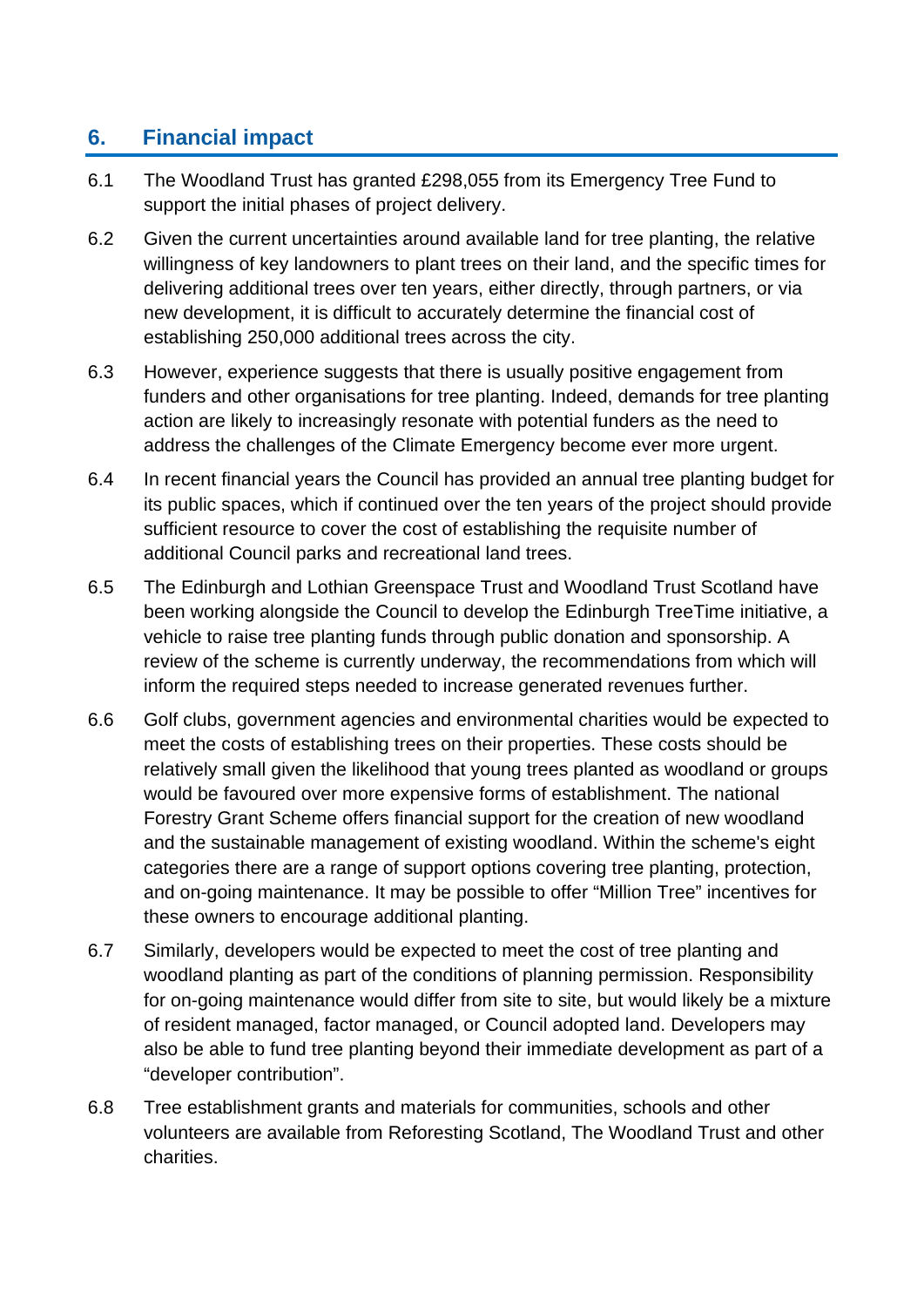- 6.9 Encouraging householders to plant trees in their gardens could take the form of a discount scheme with local plant nurseries or, if financial support/sponsorship could be secured, a tree "giveaway" scheme could be operated.
- 6.10 In addition to the Council, there are many companies, business and other organisations in Edinburgh that are developing or implementing plans to become carbon neutral. The Million Tree programme would help them to achieve this by paying funds directly into the scheme to offset their emissions. The i-Tree Eco analysis estimated that Edinburgh's existing trees store an estimated 179,237 tonnes of carbon, worth £39.8m, and remove 4,885 tonnes of carbon from the atmosphere each year, worth £1m. An alternative to direct payments would be to work with existing charities that provide carbon offsetting to business by arranging tree planting. These include Trees for Cities, Trees for Life, Ecologi, Carbon Footprint, Forest Carbon, Carbon Managers and the Woodland Trust.
- 6.11 The Scottish Government's draft infrastructure investment plan 2021-2026 seeks to enable the transition of Scotland to net zero emissions and environmental sustainability. Amongst its planned investments is a £350m programme to create 18,000 hectares of new woodland.

# **7. Stakeholder/Community Impact**

- 7.1 Engaging individuals, families and communities in the project will be critical to its long-term success, either as supporters, donors, planters or counters. There will therefore be an increasing emphasis on communication, consultation and engagement as it develops, and much of the tree planting will incorporate a role for volunteers to help foster citizen care for trees.
- 7.2 It is important that tree planting and loss over the decade is recorded, and that progress to the one million tree target is regularly monitored and reported. Recent technological development will enable Edinburgh citizens to play an active role in counting and recording trees via the on-line tree recording platform Treezilla. It can be used by individuals (from novice to expert), Tree Wardens, Friends of Parks groups, and by secondary school and tertiary students. A manual is also being produced so that non-professional volunteers can undertake i-Tree Eco compliant surveying, which will assist with data collection when updated i-Tree Eco assessments are undertaken, probably at the mid-point and towards the end of the project.

# **8. Background reading/external references**

- 8.1 <https://www.edinburgh.gov.uk/news/article/12729/edinburgh-2030-a-million-tree-city>
- 8.2 https://en.wikipedia.org/wiki/Million Tree Initiative